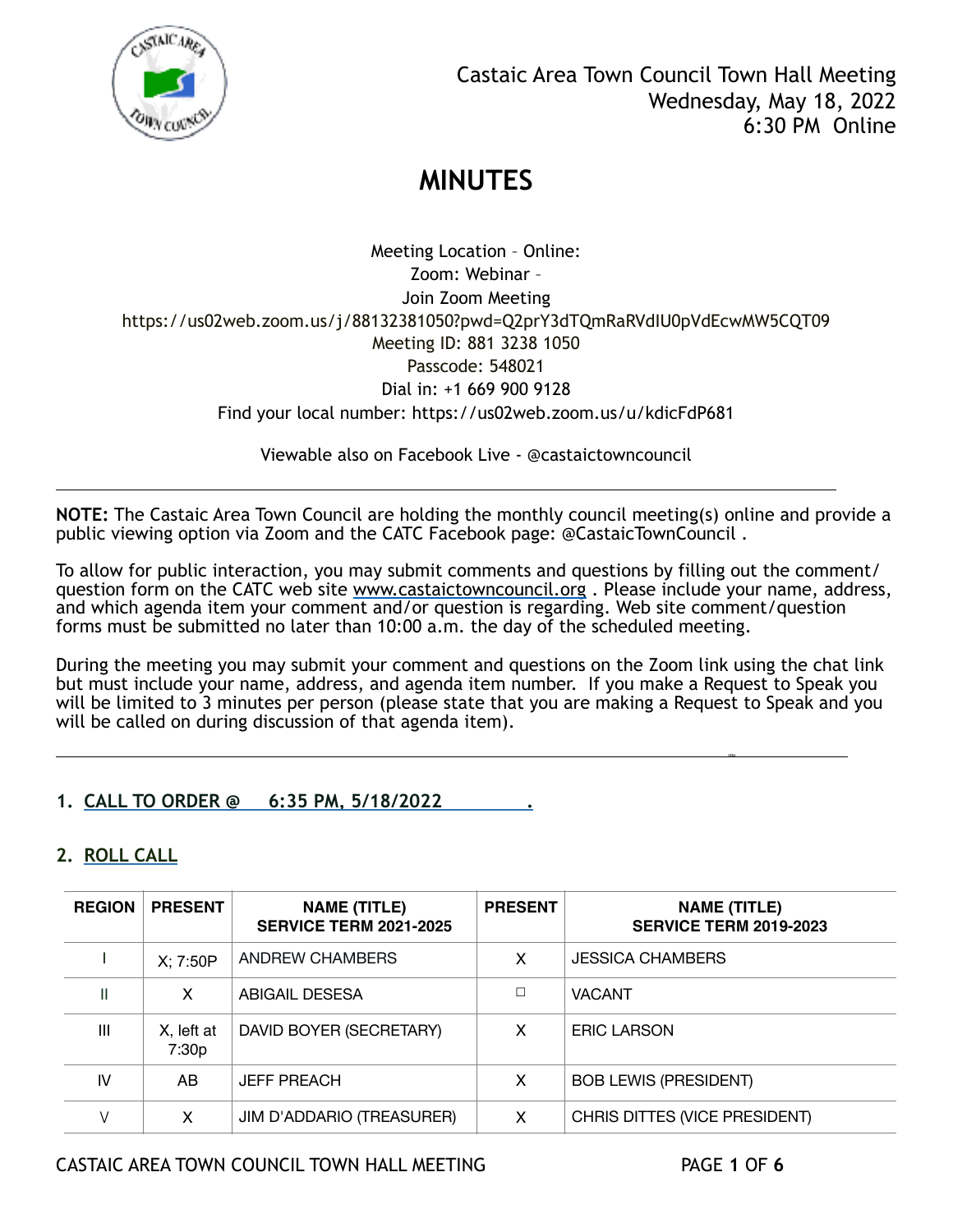

#### **3. HEARING SESSION**

A. Approval of Agenda

Motion by J.D'Addario. Second by C.Dittes. Vote 7/0/0.

B. Questions and Comments . Note: If a question/comment form is sent regarding a matter that is on the agenda, the question or comment will be read when the agenda item is brought up. Questions or comments on non-agenda items will be discussed during agenda item #10 Open Discussion.

### **4. SPECIAL REPORTS**

- A. Report from 5th District; Los Angeles County Supervisor's Office of Kathryn Barger Stephanie English(Not in Attendance).
	- 1. Sloan Canyon Road Traffic & Safety update Julian Garcia/James Dragon (sp?)
	- Julian: Round-about Sloan Right of Way. Working on making infrastructure project. Proposed Construction Project status by next month and into funding and programming cycle. Conflict with Utility box can be worked around. Acceleration lane at Quail Valley/Sloan does fit into space, only conflict is with school to see about changing configuration on driveway to work. Accommodations being considered. Rumble strips, delineator medians, visual road guidance on Sloan is occurring.
	- Julian: Castaic Road Truck Parking. Concerns with business access. 33 driveways presently. U-turns at ends of Castaic Rd problematic for trucks to route them into residential areas. Truck plaza access must be open. Smaller median islands 60-70' apart to allow movement thru, but not area to park. Some driveways will be impacted by median island proposal. Has not yet contacted with CHP Wilson for CHP POV. Council: will send email to facilitate. will forward property owner info for round<sup>-</sup> about ROW to Julian. TC: Question about passenger car access? JG: Yes several smaller breaks in medians to allow car access, but restrict truck parking access. Will be some driveways impacted. Goal to minimize business impacts. TC: U-Turn scenario not feasible, would exacerbate issue. Truck turn lane would be one truck long? JG: Yes. TC: concern with blocking an existing traffic lane. TC: Chair clarification is 2 lanes each direction, so if traffic is at standstill in one lane, the other would still remain open. TC: Have considered basic "No Parking" striping option? JG: No, but trucks ignore. Challenge is if say 'No Parking', is a traffic violation and should remain moving violation. Has to follow standard from regulations. TC: Concern going straight to permanent medians versus trying simpler signage option first prior to possibly creating larger issue for businesses and traffic. JG: Will add this back into conversation/consideration. CHP Officer Wilson: Could paint the median bright red and won't stop a truck from parking in median. Center divider is only way to stop them from parking in median. Physical center divider is safest option. CHP opinion is permanent median is best option. Have written over 100 tickets in April and won't slow it down. Truckers don't care about tickets. TC: Why are truckers stopping in median? CHP: Lunch. 5-10 min. ea. TC: Had asked Stephanie re: LA County buying land for parking lot space. Update? JG: sent out follow ups re: real estate acquisition for this, has not received feedback yet. KRails is an option, but require end treatments or bollards.
	- Saturday June 4th Free Dump Day Announcement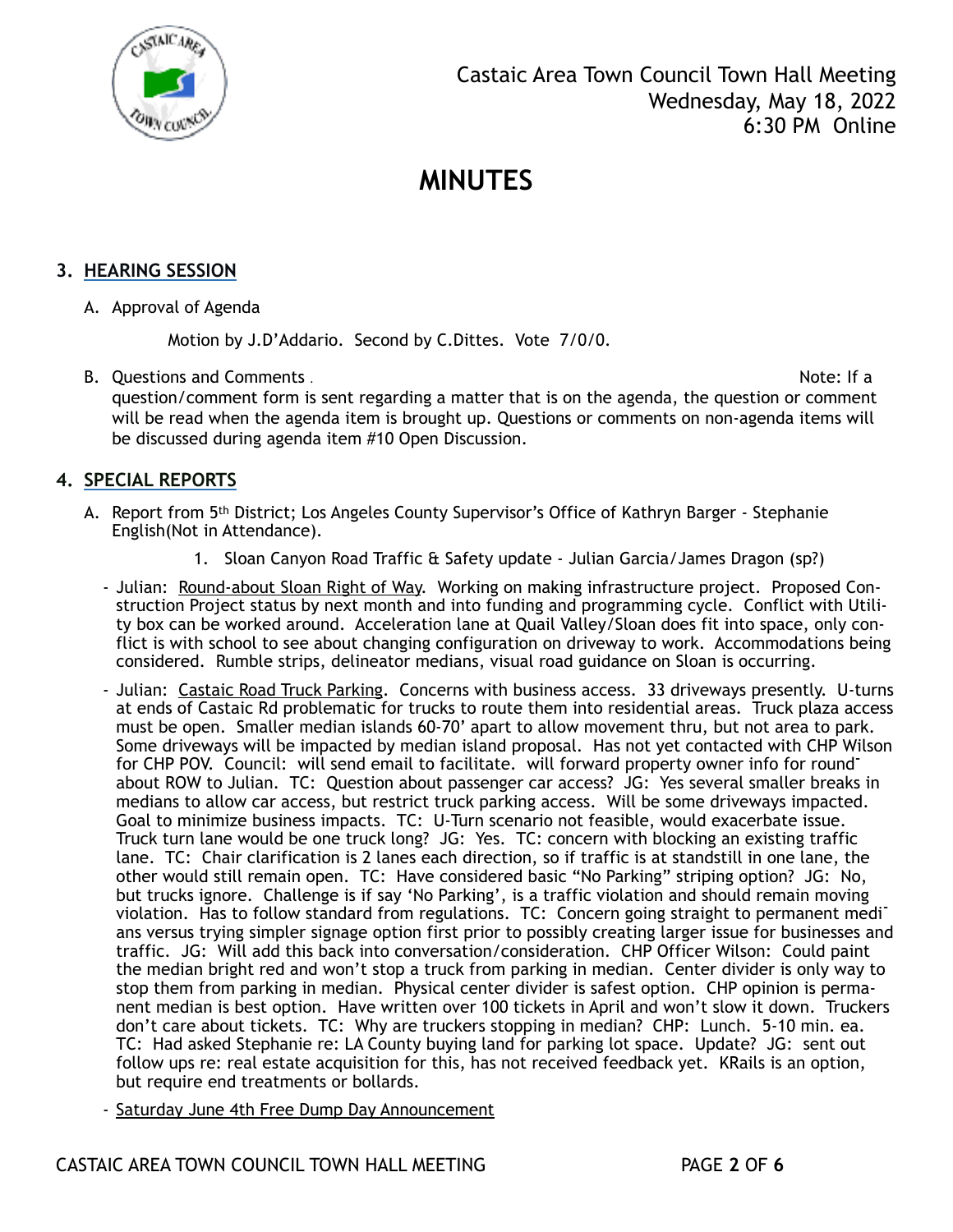

### Castaic Area Town Council Town Hall Meeting Wednesday, May 18, 2022 6:30 PM Online

## **MINUTES**

#### 2. Castaic Road Food Trucks - James Dragan

- TC: Prior to pandemic 3-4 spots in Castaic where Trucks were off street. During height of pandemic, lax enforcement and trucks now on road. What is allowed and what is not allowed? JD: Has not had recent complaints. Last out prior to pandemic. Cali. Health and Safety Code requires one hour at location unless have access to restroom facilities. TC: More than 3, usually 4 or more. Have previously had access to businesses restrooms/facilities. JD: Mobile facilities must return to a commissary at night. Permitted must be on wheels; truck/cart/trailer. Sidewalk with table and EZ up are all unpermitted by State Law. Should not be operating at all. TC: How are wheeled handled. JD: They are permitted, in<sup>-</sup> cluding Fruit Carts. TC: Any limitation on amount in an area? JD: Nothing limits. TC: Are food vendors responsible for trash in area? JD: Yes and should have container available. TC: Offc. Wilson, are vendor trucks parking in permitted parking? CHP: Believes are ok, but will take a look at it. TC: Can parking me limited, ie 3 HR? JG: By regulation can be looked at, is usually 2 HR. TC: Are Food Trucks tak<sup>-</sup> ing parking a semi could park at if they were not there? TC: Concern food trucks taking brick and mortar business. TC: On North end of Castaic Road, any reason curbs not red? JG: only did around drives. On case-by-case can paint instead of just sign if over 100'. TC: Trucks are parking up and down this section. CHP: Red curbs definitely help. Currently focused on center median and not enforcing parking infractions. Repeated violations as nexus for red curb request. TC: Request update from JD after inspection. JD: Yes, will report back to TC. JG: No parking is the most restrictive level, vs. no commercial parking for vacant lot. TC: What is parking regulation for food trucks on street vs. private lots? JG: No special rules for food trucks. JD: No separate regulation re: this issue.

B. Report from 38th Assembly District; Assemblywoman Suzette Martinez Valladares - Patsy Ayala. - No update. Patsy signed off.

C. Report from 21st Senate District; Senator Scott Wilk - Kris Hough.

- Update emailed. Main topic: Traffic signal at Hwy 126 & Chiquito. Signal cabin install. Relocate right turn lane sign to not block signal. If Need new sensitive area review for sign move, could be one year. Otherwise couple of weeks and should be operating.

- TC: Thank Kris Hough for all follow thru on this project.

D. Report from 25th Congressional District - Congressman Mike Garcia - Tami Stephens. - Update sent by email. Nothing specific to Castaic area.

#### **5. COMMITTEE REPORTS AND PRESENTATION**

A. Public Safety – Chair – Bob Lewis.

1. Pitchess Detention Center – Commander Paula Tokar. - Email Update. 4446 inmates in detention center. Over half at North county maximum facility.

2. Los Angeles County Sheriff's Dept. - Deputy Rooney / Captain Justin Diez. - Deputy Rooney got called away so not in meeting. Text to Chair; 32 total arrests. 16 Drug/Alcohol.

- TC: Will send note to Dpt. Rooney re: homeless encampment near post office.

3. Los Angeles County Sheriff's Dept. Park Bureau – Sgt. Bohnert - Email Report. - Email Update. Nothing of note.

4. California Highway Patrol – Officer Wilson.

- Emailed monthly update. Officer Wilson: 2200 citations in April Newhall area. 896 in Castaic including Fwy. 4 officers in white cars focused on Castaic Rd. 19 citations for moving violations. 130 parking cita-

CASTAIC AREA TOWN COUNCIL TOWN HALL MEETING PAGE **3** OF **6**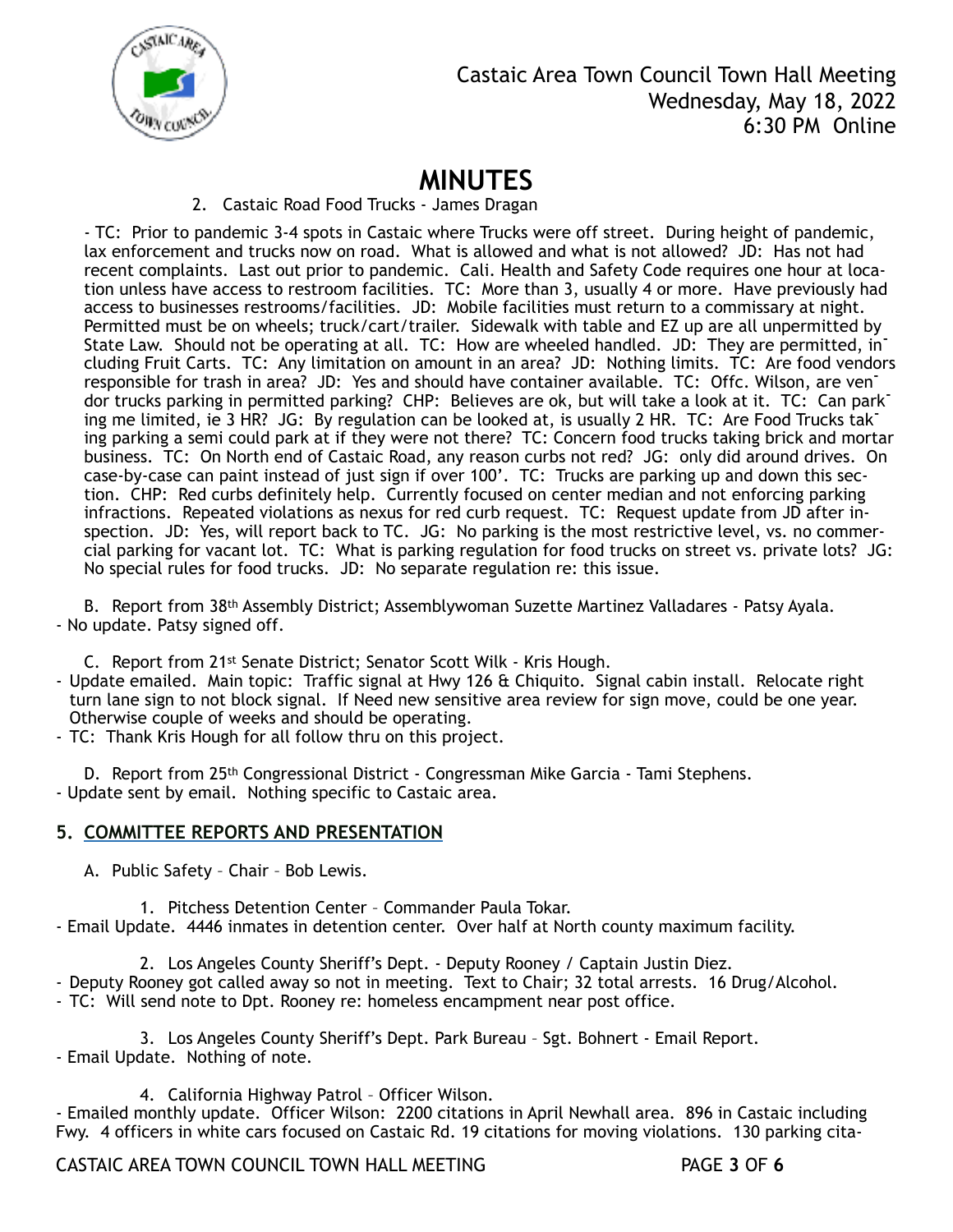

tions. Mostly during evening hours this month. 13 arrests; 7 DUI, 2 Warrants…. 23 accidents in Castaic area including Fwy. TC: Have noticed the parking enforcement and is making a difference. Wilson: Will pass that along.

5. Los Angeles County Fire Dept. – Community Services Liaison Maria Grycan - Email Report. - Sent report to TC Members. April 9 fires; 6 Del Valle training burns, 124 emergency medical.. Ttl 148 responses.

- TC: Director DBoyer left call for record @ 7:30PM
	- B. Parks and Recreation Chair Bob Lewis.
		- 1. Castaic Lake State Recreation Area Report Hector Inzuna / Chris Mowry / Hugo Maldonado.
		- 2. Castaic Sports Complex Daniel Lopez / Domonick Washington.

- Email Update; DL: Instructor classes becoming available, ie art drawing, chess. Also free classes by Complex staff available.

- 3. Castaic Aquatic Center Luis Torres / Marisol Gonzalez
- Kelly with Aquatic Center: Lifeguard Flyer. Pool Flyer: No age limit for life guarding, just pass the test. Minimum is 17 by June 1. Up to \$4,000 in bonus as hours are worked. 6/11 Pool opening. Water Exercise. Everybody swims for free. Bringing back water polo, dive and artistic swimming for a fee. Swim Team is free. 6a-8p call in. 6/01-10 new lifeguard training.
	- C. Land Use Committee Chair Jim D'Addario.

- JD: No meetings. Announce new Indian Restaurant in old Telly's/Chilled place, opening next month. TC: Land in Castaic; post office on Franklin says Santa Clarita. Is Franklin Castaic? TC Chair: Is Castaic, but Commerce center is Valencia. In ByLaws is map of Castaic boundaries.

#### **6. TREASURER'S REPORT**

- D. Treasurer's Report Jim D'Addario.
	- 1. Treasurer's report for May 2022.

- JD: April, reimbursing JC for ZOOM prior charges. Money transferred to cover bills in checking account. May, paid for taxes. ZOOM \$239/3months. \$500 transfer to keep afloat on checking. Registry for Charity card is last tax business to be completed, JD will do the online component of it.

#### **7. OLD/UNFINISHED BUSINESS**

- A. Public Works road maintenance/repair/paving update. No New. Nothing started in Live Oak until 2023 demo. Discussed Live Oak Park in depth. Question about what work is being done now on Hasley. Deeper past Del Valle? Nothing known. If persists will contact PW for feedback.
- B. Parks project list update. Nothing Received.
- C. Town Council priorities list. JD sent updated version. JD: Dept. of Transportation re: stop sign aka Kenny. Sign was moved 1-1.5' over, but has been hit again. Letter dated 03/04/22. Long discussion about this stop sign. JG: Will look back at history of stop sign aka Kenny. Is a CalTrans Sign coming off offramp. JG: will look at an make recommendation.
- D. Amendment to bylaws article 8. (Video 2:00:17)

CASTAIC AREA TOWN COUNCIL TOWN HALL MEETING PAGE **4** OF **6**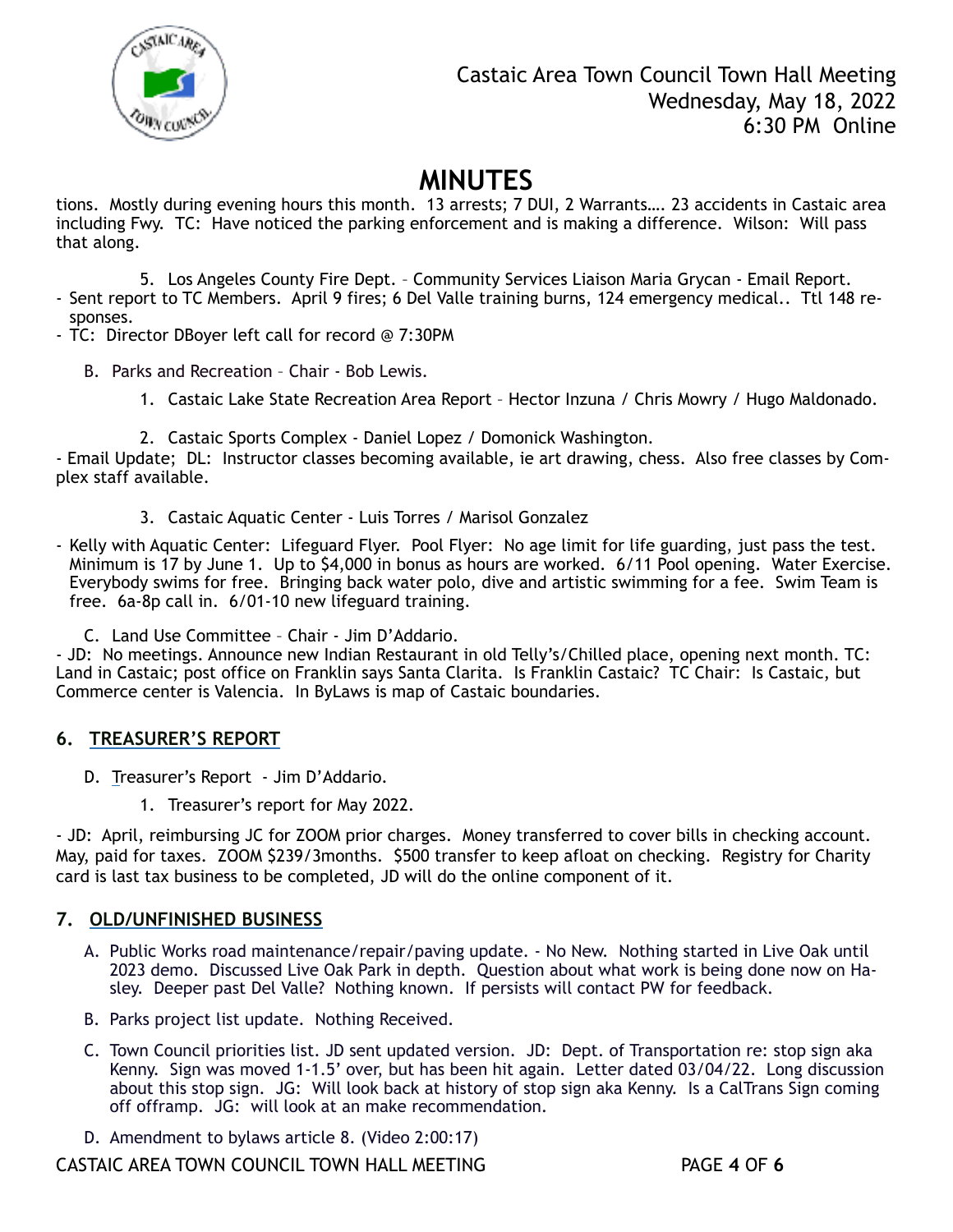

- Re: Amendments notifications sent out greater than 30 days prior to this meeting for 3 changes. Will update website.

Motion by C.Dittes. Second by J.D'Addario. Vote 6/0/1 (abstain: DSesa due to absence).

#### **8. NEW BUSINESS**

- None. Briefly discussed new Indian restaurant.

#### **9. ANNOUNCEMENT OF VACANT COUNCIL POSITION FOR REGION 2 (VAL VERDE)**

- Must be resident of area.
- Re: Land Use need for Region IV. Still in process..

#### **10.OPEN DISCUSSION**

- A. To ensure that the public's business is conducted openly, State Law Section 54954.2 prevents any action or discussion on items not listed on the Agenda. (Note: Council members may briefly respond to comments made or questions posed.)
- 2 Requests: Jessica Carson/Terry Herra/Santa Rey?
	- Msg. From Jessica; Read re: Fire Insurance coverage cost increases. What can be done about this? - Msg. From Terry Herra; also re: Fire Insurance coverage cost concern expressed.
- TC: Suggest reaching out to Supervisor Barger's office to see if any programs re: Fire Insurance.
- Terry Herra: Presented to Board. Has multiple properties and only Castaic is getting price gouged. Hill side landowner not maintaining fire hazard on their property. Abandoned house next door for 7 years and doing no brush clearance. Fire Dept. aware. Land owners not taking care of property. Begging TC to help find out who landowners are and put pressure to clear land. Condo units are going to default at these fire insurance rates. TC: Has she reached out to Supervisor's office? TH: Yes. JC: As realtor sees this issue. Is all owners in SCV. They have exhausted contacts and TC is last stop. TC: is an advisory board.
- Santa Rey (SP?): Owns 91 units. Frustrated and dealing with for over a year. Has reached out to multiple offices and all not getting any results. How to get areas addressed to reduce fire zone risk. Can't sell and HOA is going to be thousand a month. Need to reduce fire risk. Eliminate near properties. Need to figure something out for home owners and those in HOA's. TC: Maps done by insurance companies individually. Insurance companies are one day writing, next not writing. Right now Farmer's seems to be only one wri<sup>-</sup> ting policies. Doing wrap arounds on insurance. HOA's won't be covered, but maybe individual units is an option. Insurance Co's require irrigated with water for hillsides to cover HOA properties. Is outside TC ability to address.

### **11. APPROVAL OF MINUTES**

A. Approval of minutes from Town Hall meeting of April 20, 2022.

- Table approval given Secretary Boyer not in attendance. All agreed. Will vote for approval in June meeting.

Motion by \_\_\_\_\_\_\_\_\_\_. Second by \_\_\_\_\_\_\_\_\_\_. Vote \_\_\_\_\_\_\_/ \_\_\_\_\_\_\_\_\_\_\_\_.